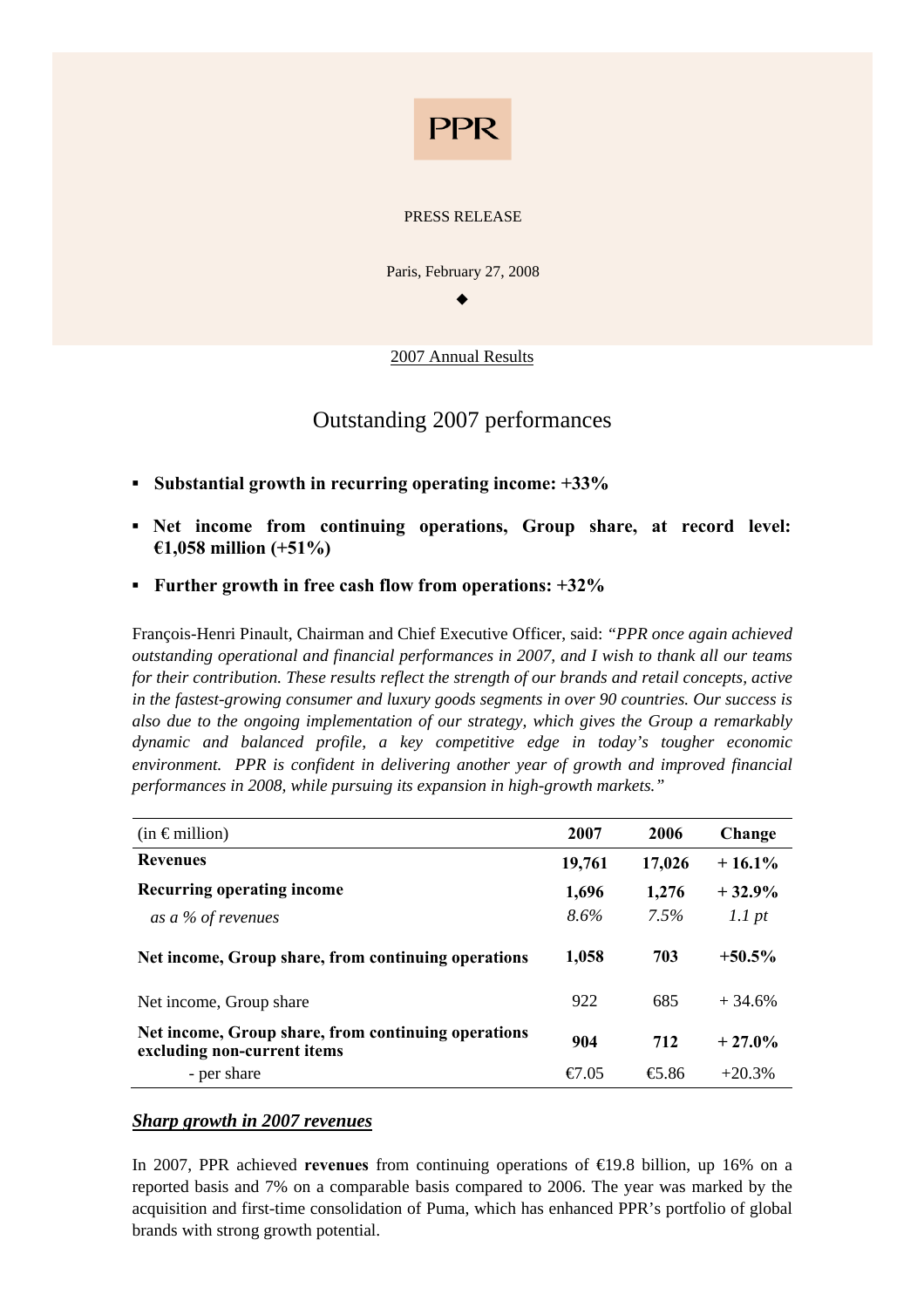## *Notable growth in recurring operating income*

Group **recurring operating income** amounted to €1,696 million, up 33% compared to 2006. The recurring operating margin rose by a sizable 1.1 point, to 8.6% of revenues. This remarkable growth was primarily driven by sharp rises in recurring operating income at CFAO (+27%), Fnac (+15%) and all Gucci Group brands (+29%). The Gucci Group brands posting the strongest improvements were Bottega Veneta (+69%), Yves Saint Laurent (+35%) and Yves Saint Laurent Beauté, which doubled its recurring operating income.

Excluding Puma, recurring operating income was up 14% and recurring operating margin stood at 8.1%.

### *Net income from continuing operations, Group share, reaches record level*

PPR achieved a 51% increase in **Group share of net income from continuing operations**, which reached a record  $\bigoplus$ , 058 million in 2007. This strong gain is attributable to the positive financial impact of the Puma consolidation and significant growth in Group operating performances, as well as strict control over financial expenses and current taxes.

Excluding the Puma contribution, consolidated net income from continuing operations at historical group structure totaled nearly  $\bigoplus$  billion for the year ended December 31, 2007, an increase of 33% compared to 2006.

Net income, Group share stood at **⊕22** million, up 35% compared to 2006.

**Group share of net income from continuing operations excluding non-current items**  increased by 27% to  $\epsilon$ 904 million in 2007.

**Net earnings per share** stood at €7.19, up more than 27% compared to 2006. Excluding noncurrent items, net earnings per share from continuing operations rose by over 20% to  $\epsilon/7.05$  for the year ended December 31, 2007.

### *A solid financial structure*

The PPR Group balance sheet at December 31, 2007 reflects the impact of the acquisition and first-time full consolidation of Puma.

**Free cash flow from operations** reached  $\bigoplus$ , 394 million in 2007, a substantial 32% increase over 2006. Excluding the impact of the consolidation of Puma, free cash flow from operations at historical Group structure was up nearly 12% compared to 2006.

| $(in \in \mathbb{R})$               | Dec. 31, 2007 | Dec. 31, 2006 |
|-------------------------------------|---------------|---------------|
| Capital employed                    | 16,728        | 12,332        |
| Net assets held for sale            | 55            | 254           |
| Shareholders' equity <sup>(1)</sup> | 10,662        | 9,125         |
| Net indebtedness                    | 6,121         | 3,461         |
| $^{(1)}$ o/w Group share            | 9,218         | 8,971         |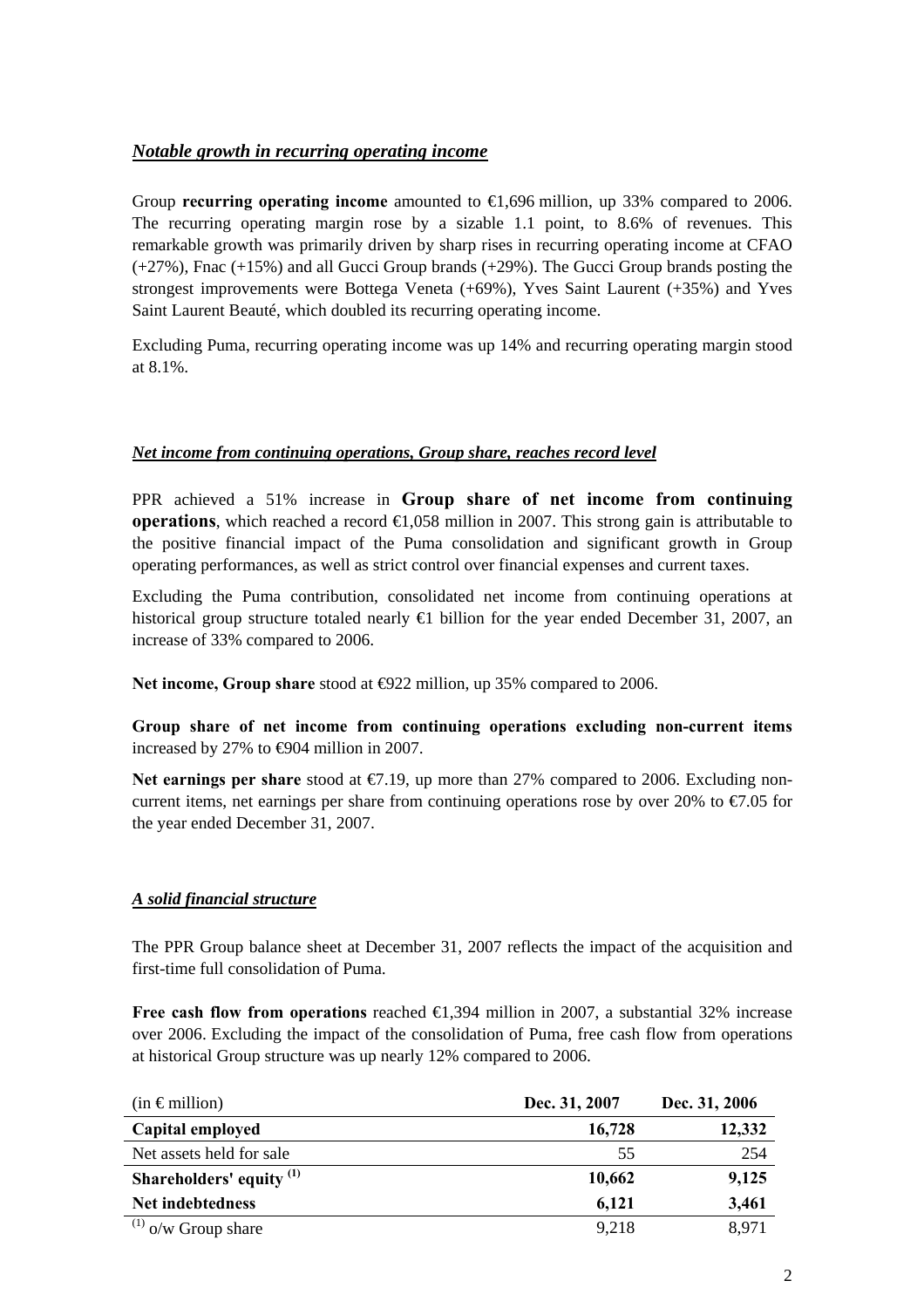**Capital employed** increased by 36% compared to the previous year-end. Excluding the Puma consolidation, capital employed at PPR historical Group structure amounted to  $\epsilon$ 12,375 million as of December 31, 2007, virtually unchanged from the prior-year level.

**Shareholders' equity** rose by €1,537 million compared to December 31, 2006. This rise reflects the increase in minority interests, primarily attributable to the entry of Puma within the Group scope of consolidation.

PPR **net indebtedness** amounted to €6,121 million as of December 31, 2007. The change primarily reflects the acquisition of 63.6% of the Puma share capital in 2007.

#### *A significantly higher dividend*

Pursuing its policy of sustained **dividend** growth, the Board of Directors will ask the June 9, 2008 Shareholders' Meeting to approve a dividend payment of  $\epsilon$ 3.45 per share, representing a 15% increase compared to the dividend for 2006. The dividend will be payable as of June 16, 2008.

#### *Subsequent events*

A project for strategic agreement was concluded between PPR and L'Oréal regarding YSL Beauté.

### *Outlook*

Notwithstanding changes expected in its economic environment and thanks to the geographical balance of its activities, the power of its brands and retail concepts, the relevance of its business models and the talent of its teams, PPR expects to achieve another year of growth and improved financial performances in 2008.

The Group's consolidated financial statements (as at December 31, 2007) are available at www.ppr.com.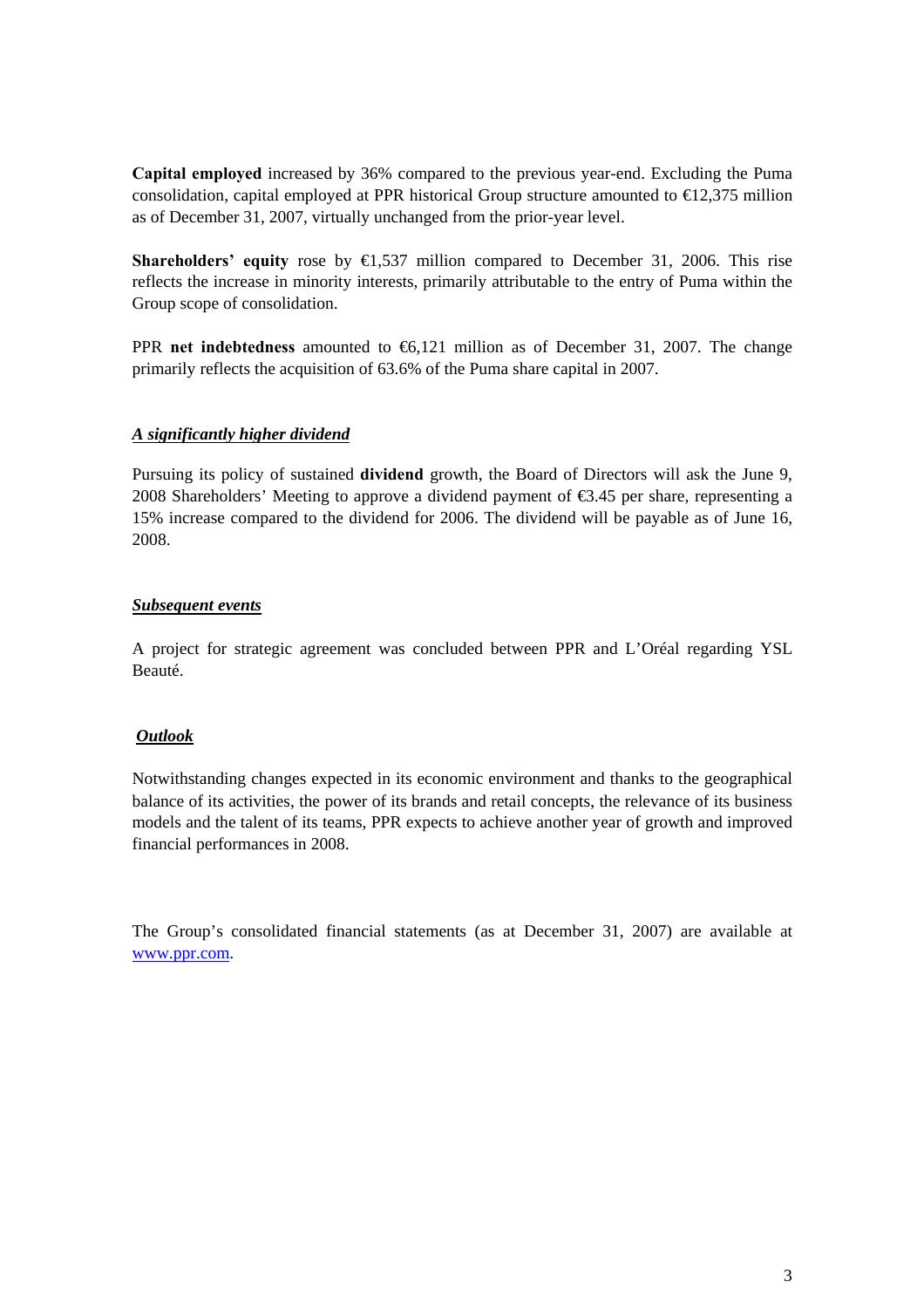#### PRESENTATION

You may attend the presentation of the 2007 Annual Results today at 8.30 am Paris time at the « PublicisCinema » - 129, avenue des Champs-Élysées – 75008 Paris.

A live videocast (Real and Windows Media Player formats) as well as the presentation slides (PDF) will be available at 8.30am Paris time at www.ppr.com. A replay will be available later in the day.

You will also have the opportunity to podcast the presentation at www.ppr.com later in the day.

#### $\bullet$

#### **About PPR**

PPR develops a portfolio of high-growth global brands. Through its general consumer brands and its luxury brands, PPR generated sales of EUR 19.8 billion in 2007. The Group is present in 90 countries with approximately 93,000 employees. PPR shares are listed on Euronext Paris (# 121485, PRTP.PA, PPFP).

To explore the universe of PPR brands, go to www.ppr.com: Fnac, Redcats Group (La Redoute, Vertbaudet, Somewhere, Cyrillus, Daxon, Ellos, The Sportsman's Guide, The Golf Warehouse and brands of the plus-size division), Conforama, CFAO, Puma and the Luxury brands of Gucci Group (Gucci, Bottega Veneta, Yves Saint Laurent, YSL Beauté, Balenciaga, Boucheron, Sergio Rossi, Alexander McQueen and Stella McCartney).

#### $\bullet$

| Website:            | www.ppr.com              |                       |                    |
|---------------------|--------------------------|-----------------------|--------------------|
|                     | <b>Emmanuelle Marque</b> | $+33(01)$ 45 64 63 28 | emarque@ppr.com    |
| Analysts/Investors: | Alexandre de Brettes     | $+33(01)$ 45 64 61 49 | adebrettes@ppr.com |
| Contacts<br>Press:  | Charlotte Judet          | $+33(0)145646506$     | cjudet@ppr.com     |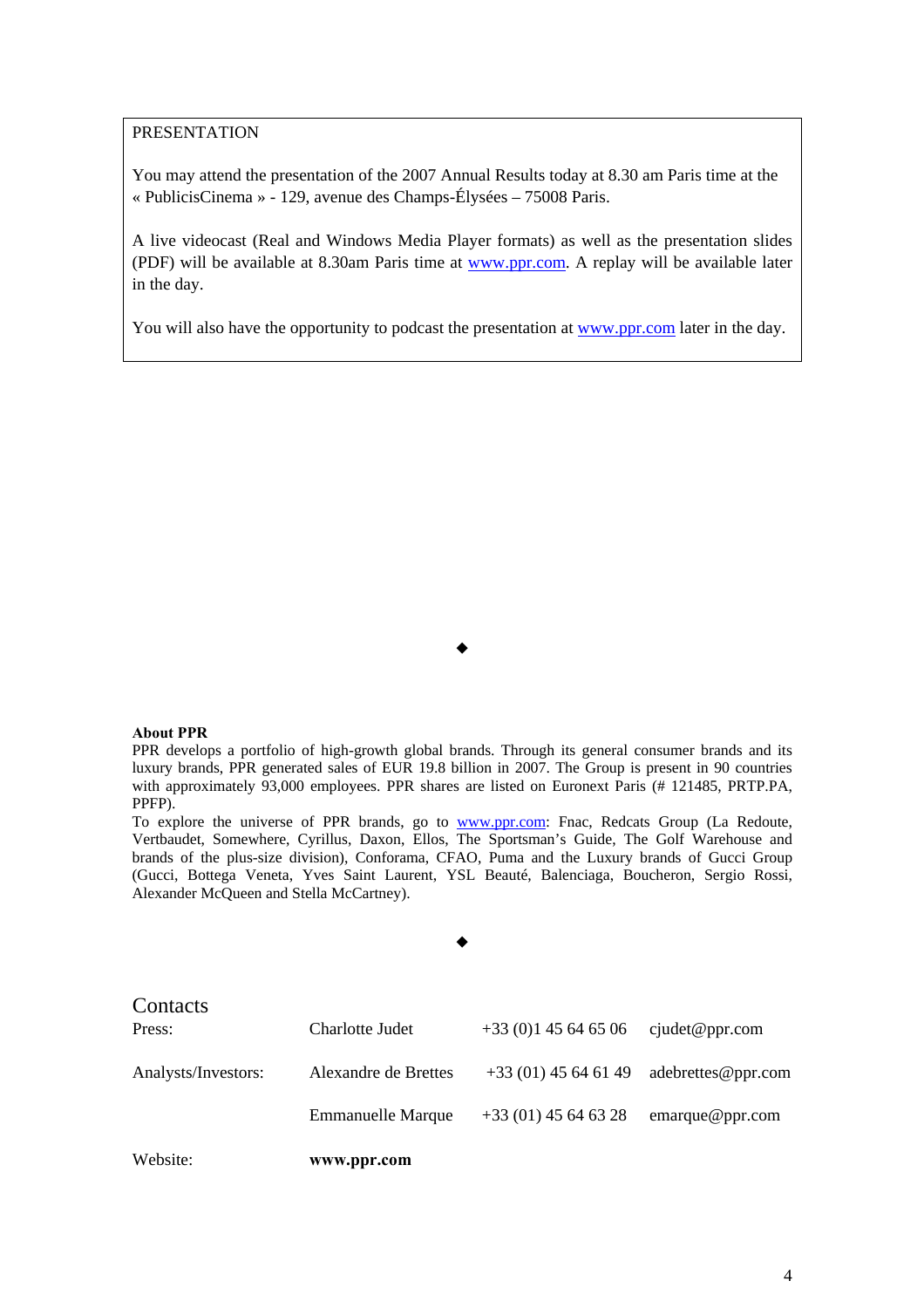

# **CONSOLIDATED FINANCIAL STATEMENTS AS AT DECEMBER 31, 2007**

| Summary                           | page |
|-----------------------------------|------|
| Consolidated income statement     | 2    |
| <b>Consolidated balance sheet</b> | 3    |
| Consolidated cash flow statement  | 4    |
|                                   |      |
|                                   |      |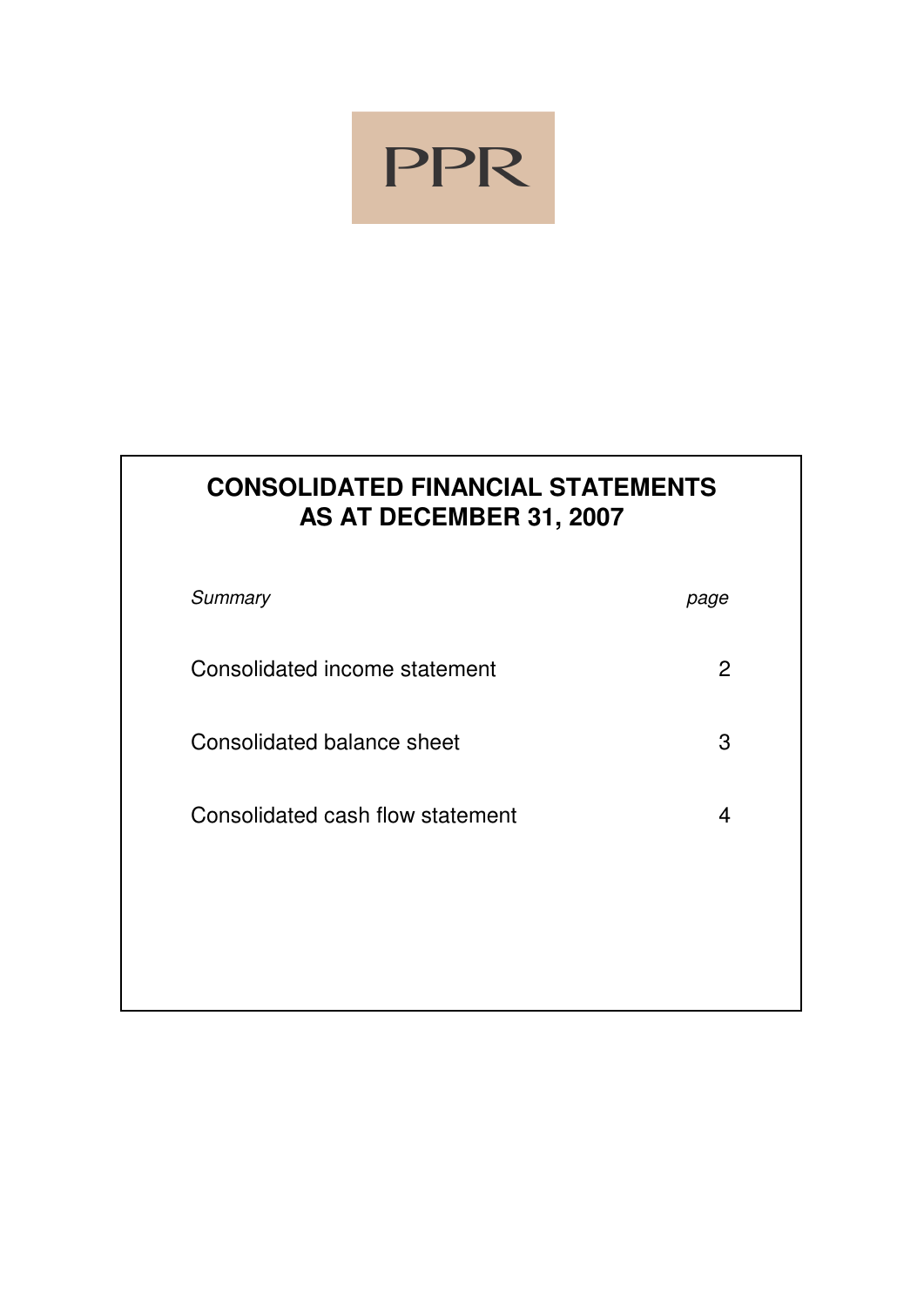# **Consolidated income statement**

| (in $\epsilon$ million)                                                               | <b>Year ended</b><br><b>December 31, 2007</b> | Year ended<br><b>December 31, 2006</b> |
|---------------------------------------------------------------------------------------|-----------------------------------------------|----------------------------------------|
| <b>CONTINUING OPERATIONS</b>                                                          |                                               |                                        |
| <b>Revenue</b>                                                                        | 19,760.9                                      | 17,025.6                               |
| Cost of sales                                                                         | (10, 970.9)                                   | (9,554.1)                              |
| <b>Gross profit</b>                                                                   | 8,790.0                                       | 7,471.5                                |
| Payroll expenses                                                                      | (2,824.0)                                     | (2,532.5)                              |
| Other recurring operating income and expenses                                         | (4,270.2)                                     | (3,663.2)                              |
| <b>Recurring operating income</b>                                                     | 1,695.8                                       | 1,275.8                                |
| Other non-recurring operating income and expenses                                     | 100.3                                         | 14.9                                   |
| <b>Operating income</b>                                                               | 1,796.1                                       | 1,290.7                                |
| Finance costs                                                                         | (321.8)                                       | (280.2)                                |
| Income before taxes                                                                   | 1,474.3                                       | 1,010.5                                |
| Income taxes                                                                          | (298.2)                                       | (262.4)                                |
| Share in earnings of associates                                                       | 1.2                                           | 2.2                                    |
| Net income from continuing operations                                                 | 1,177.3                                       | 750.3                                  |
| o/w attributable to equity holders of the parent                                      | 1,058.2                                       | 703.3                                  |
| o/w attributable to minority interests                                                | 119.1                                         | 47.0                                   |
| <b>DISCONTINUED OPERATIONS</b>                                                        |                                               |                                        |
| Net income from discontinued operations                                               | (135.9)                                       | (18.2)                                 |
| o/w attributable to equity holders of the parent                                      | (135.9)                                       | (18.0)                                 |
| o/w attributable to minority interests                                                |                                               | (0.2)                                  |
| Net income of consolidated companies                                                  | 1,041.4                                       | 732.1                                  |
| o/w attributable to equity holders of the parent                                      | 922.3                                         | 685.3                                  |
| o/w attributable to minority interests                                                | 119.1                                         | 46.8                                   |
|                                                                                       |                                               |                                        |
| Net income attributable to equity holders of the parent                               | 922.3                                         | 685.3                                  |
| Earnings per share (in $\epsilon$ )                                                   | 7.19                                          | 5.64                                   |
| Fully diluted earnings per share (in $\epsilon$ )                                     | 7.17                                          | 5.63                                   |
| Net income from continuing operations attributable to equity<br>holders of the parent | 1,058.2                                       | 703.3                                  |
| Earnings per share (in $\epsilon$ )                                                   | 8.25                                          | 5.79                                   |
| Fully diluted earnings per share (in $\epsilon$ )                                     | 8.22                                          | 5.78                                   |
| Net income from continuing operations excluding non-                                  | 904.2                                         | 711.7                                  |
| recurring items attributable to equity holders of the parent                          |                                               |                                        |
| Earnings per share (in $\epsilon$ )                                                   | 7.05                                          | 5.86                                   |
| Fully diluted earnings per share (in $\epsilon$ )                                     | 7.03                                          | 5.85                                   |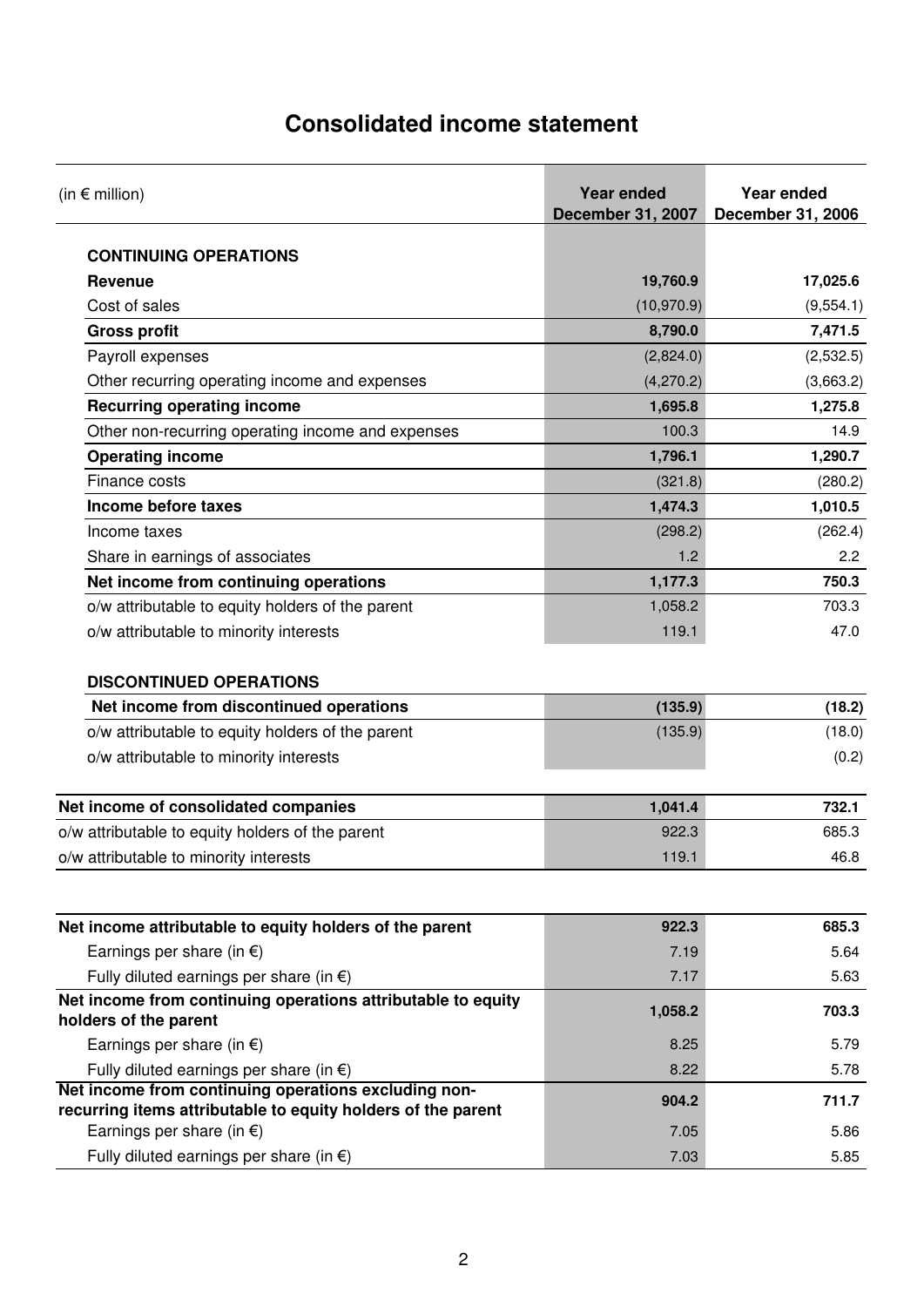## **Consolidated balance sheet**

| <b>ASSETS</b>                      |          |                                     |
|------------------------------------|----------|-------------------------------------|
|                                    | As at    | As at                               |
| (in $\epsilon$ million)            |          | December 31, 2007 December 31, 2006 |
| Goodwill                           | 6,653.6  | 5,609.3                             |
| Other intangible assets            | 10,135.2 | 6,602.7                             |
| Property, plant and equipment      | 2,174.3  | 1,900.6                             |
| Investments in associates          | 19.7     | 19.3                                |
| Non-current financial assets       | 266.1    | 216.0                               |
| Deferred tax assets                | 701.7    | 692.8                               |
| Other non-current assets           | 30.4     | 13.9                                |
| Non-current assets                 | 19,981.0 | 15,054.6                            |
| Inventories                        | 3,234.1  | 2,744.2                             |
| Trade receivables                  | 1,503.8  | 1,116.4                             |
| Customer loans                     | 235.3    | 397.7                               |
| Current tax receivables            | 105.1    | 56.8                                |
| Other current financial assets     | 93.5     | 74.1                                |
| Other current assets               | 1,062.6  | 1,136.4                             |
| Cash and cash equivalents          | 1,713.2  | 1,555.6                             |
| <b>Current assets</b>              | 7,947.6  | 7,081.2                             |
| Assets classified as held for sale | 283.5    | 253.5                               |
| <b>Total assets</b>                | 28,212.1 | 22,389.3                            |

| <b>LIABILITIES AND SHAREHOLDERS' EQUITY</b>                       |                          |                   |
|-------------------------------------------------------------------|--------------------------|-------------------|
|                                                                   | As at                    | As at             |
| (in $\epsilon$ million)                                           | <b>December 31, 2007</b> | December 31, 2006 |
| Shareholders' equity attributable to equity holders of the parent | 9,218.2                  | 8,971.1           |
| Shareholders' equity attributable to minority interests           | 1,443.3                  | 153.4             |
| Shareholders' equity                                              | 10,661.5                 | 9,124.5           |
| Long-term borrowings                                              | 4,670.3                  | 3,140.7           |
| Provisions for retirement and similar benefits                    | 250.0                    | 248.6             |
| Provisions                                                        | 145.6                    | 140.9             |
| Deferred tax liabilities                                          | 2,879.0                  | 1,939.8           |
| <b>Non-current liabilities</b>                                    | 7,944.9                  | 5,470.0           |
| Short-term borrowings                                             | 3.184.8                  | 1,902.7           |
| Financing of customer loans                                       | 235.3                    | 397.7             |
| Other current financial liabilities                               | 72.6                     | 44.7              |
| Trade payables                                                    | 2,942.6                  | 2,500.6           |
| Provisions for retirement and similar benefits                    | 17.2                     | 12.1              |
| Provisions                                                        | 95.5                     | 112.5             |
| Current tax liabilities                                           | 319.5                    | 279.7             |
| Other current liabilities                                         | 2,509.1                  | 2,544.8           |
| <b>Current liabilities</b>                                        | 9,376.6                  | 7,794.8           |
| Liabilities associated with assets classified as held for sale    | 229.1                    |                   |
| Total liabilities and shareholders' equity                        | 28,212.1                 | 22,389.3          |

|                                                            | As at                    | As at             |
|------------------------------------------------------------|--------------------------|-------------------|
| (in $\epsilon$ million)                                    | <b>December 31, 2007</b> | December 31, 2006 |
| Gross borrowings excluding the financing of customer loans | 7.855.1                  | 5.043.4           |
| Fair value hedging derivative instruments (interest rate)  | (20.6)                   | (26.6)            |
| Cash and cash equivalents                                  | (1,713.2)                | (1,555.6)         |
| Net financial indebtedness                                 | 6.121.3                  | 3.461.2           |